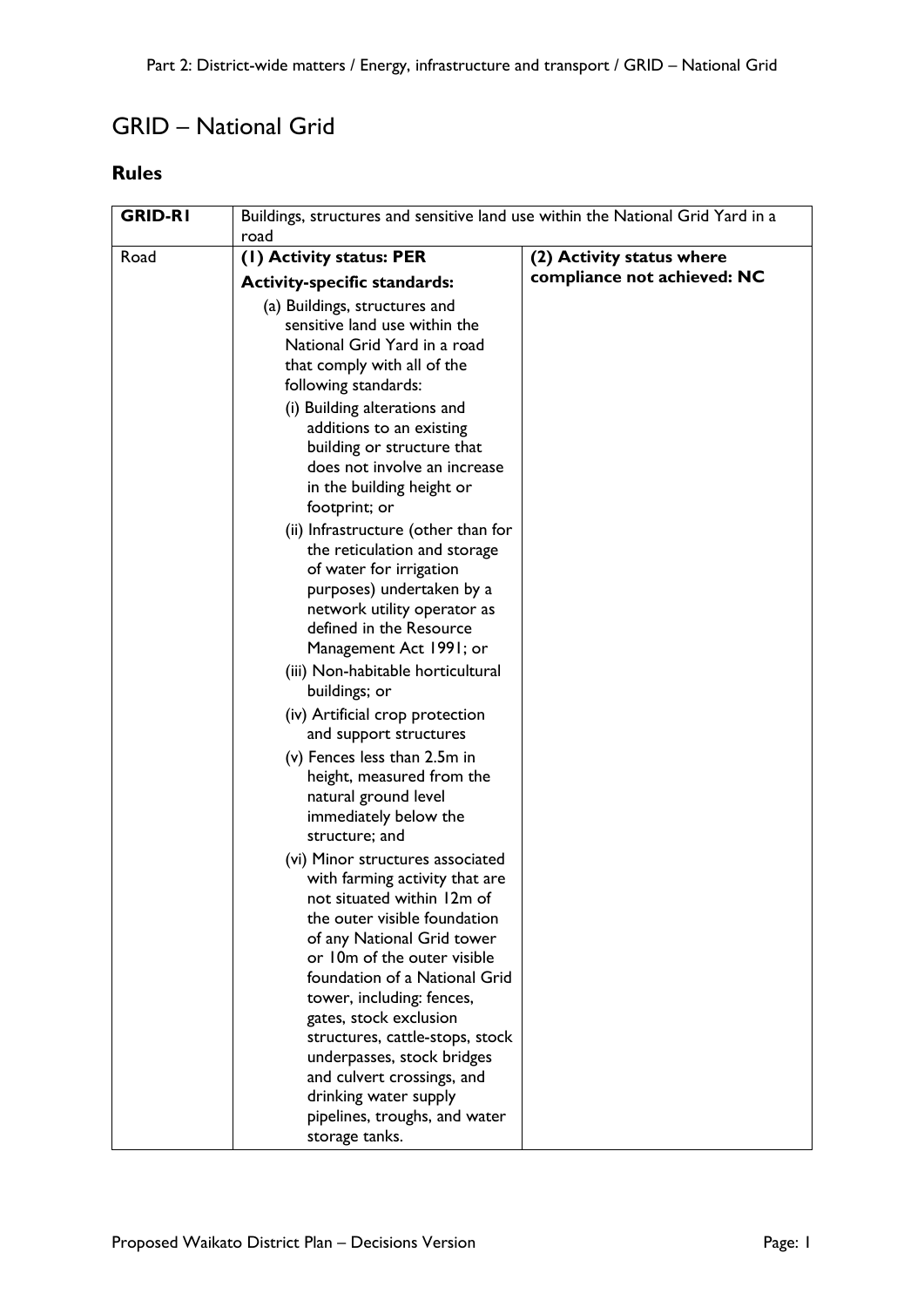| (b) All buildings or structures                         |  |
|---------------------------------------------------------|--|
| permitted by Rule GRID-                                 |  |
| $RI(1)(a)$ must:                                        |  |
| (i) Comply with the New                                 |  |
| Zealand Electrical Code of                              |  |
| Practice for Electrical Safe                            |  |
| Distances 34:2001 ISSN                                  |  |
| 0114-0663 under all National                            |  |
| Grid transmission line                                  |  |
| operating conditions; and                               |  |
| (ii) Locate a minimum 12m from                          |  |
| the outer visible foundation                            |  |
| of any National Grid support                            |  |
| structure foundation and                                |  |
| associated stay wire, unless it                         |  |
| is:                                                     |  |
| (iii) A building or structure                           |  |
| where Transpower has given                              |  |
| written approval in<br>accordance with clause 2.4.1     |  |
| of the NZECP; or                                        |  |
| (iv) Fences less than 2.5m in                           |  |
| height, measured from the                               |  |
| natural ground level                                    |  |
| immediately below the                                   |  |
| structure, and located a                                |  |
| minimum of 5m from the                                  |  |
| nearest National Grid                                   |  |
| support structure foundation;                           |  |
| or                                                      |  |
| (v) Network utilities (other than                       |  |
| for the reticulation and                                |  |
| storage of water for                                    |  |
| irrigation purposes) or any                             |  |
| part of electricity                                     |  |
| infrastructure undertaken by                            |  |
| a network utility operator as                           |  |
| defined in the Resource                                 |  |
| Management Act 1991, that<br>connects to the National   |  |
| Grid; and                                               |  |
|                                                         |  |
| (vi) Not permanently physically                         |  |
| impede existing vehicular<br>access to a National Grid  |  |
| support structure                                       |  |
|                                                         |  |
| (c) Artificial crop protection                          |  |
| structures and support<br>structures between 8m and 12m |  |
| from a single pole support                              |  |
| structure but not a tower and                           |  |
| any associated guy wire that:                           |  |
| (i) Meet the requirements of the                        |  |
| NZECP 34:2001 ISSN 0114-                                |  |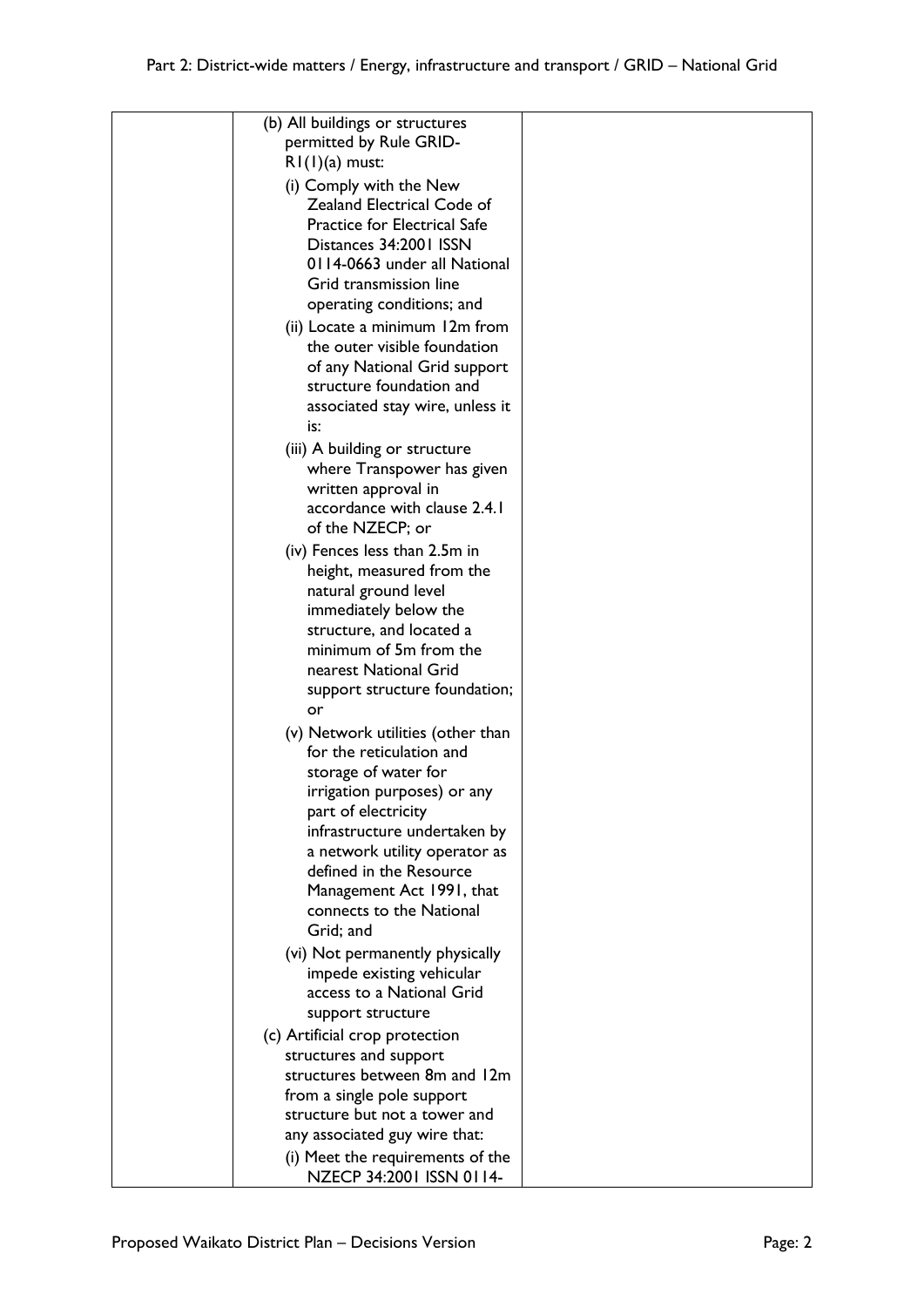|                | 0663 for separation distances<br>from the conductor;<br>(ii) Are no higher than 2.5m;<br>(iii) Are removable or<br>temporary, to allow a clear<br>working space of at least 12m<br>from the pole when<br>necessary for maintenance<br>and emergency repair                                                                                                                                                                                                                                             |                                                                                                                                                                                                                                                                                                                                                                                                                                                                               |
|----------------|--------------------------------------------------------------------------------------------------------------------------------------------------------------------------------------------------------------------------------------------------------------------------------------------------------------------------------------------------------------------------------------------------------------------------------------------------------------------------------------------------------|-------------------------------------------------------------------------------------------------------------------------------------------------------------------------------------------------------------------------------------------------------------------------------------------------------------------------------------------------------------------------------------------------------------------------------------------------------------------------------|
|                | purposes;<br>(iv) Allow all-weather access to<br>the pole and a sufficient area<br>for maintenance equipment,<br>including a crane.                                                                                                                                                                                                                                                                                                                                                                    |                                                                                                                                                                                                                                                                                                                                                                                                                                                                               |
| <b>GRID-R2</b> | Earthworks activities within a road within the National Grid Yard                                                                                                                                                                                                                                                                                                                                                                                                                                      |                                                                                                                                                                                                                                                                                                                                                                                                                                                                               |
| Road           | (1) Activity status: PER                                                                                                                                                                                                                                                                                                                                                                                                                                                                               | (2) Activity status: RDIS                                                                                                                                                                                                                                                                                                                                                                                                                                                     |
|                | Grid Yard that comply with all<br>of the following standards:<br>(i) Do not exceed a depth<br>(measured vertically) of<br>300mm within 12m of the<br>outer visible edge of any<br>National Grid support<br>structure foundation.<br>(ii) Do not compromise the<br>stability of a National Grid<br>support structure;<br>(iii) Do not result in the loss of<br>access to any National Grid<br>support structure; and<br>(iv) Do not result in a reduction                                               | the National Grid Yard that do<br>not comply with Rule GRID-<br>$R2(1)(a)(i)$ but comply with<br>standards (ii) (iii) and (iv) of Rule<br>$GRID-R2(1)(a)$ :<br><b>Council's discretion is restricted</b><br>to the following matters:<br>(b) Impacts on the operation,<br>maintenance, upgrading and<br>development of the National<br>Grid;<br>(c) The risk to the structural<br>integrity of the affected National<br>Grid support structure(s);                            |
|                | in the ground to conductor<br>clearance distances of less<br>than 6.5m (measured<br>vertically) from a 110kV<br>National Grid transmission<br>line, or 7.5m 9 measured<br>vertically) from a 220kV<br>National Grid transmission<br>line.<br>(b) The following earthworks<br>activities are exempt from Rule<br>$GRID-R2(1)(a)$ :<br>(i) Earthworks that are<br>undertaken by a network<br>utility operator (other than<br>for the reticulation and<br>storage of water for<br>irrigation purposes) as | (d) Any impact on the ability of the<br>National Grid owner<br>(Transpower) to access the<br>National Grid;<br>(e) The risk of electrical hazards<br>affecting public or individual<br>safety, and the risk of property<br>damage.<br>(f) Technical advice provided by the<br>National Grid owner<br>(Transpower); and<br>(g) Any effects on National Grid<br>support structures including the<br>creation of an unstable batter.<br>(3) Activity status: NC<br><b>Where:</b> |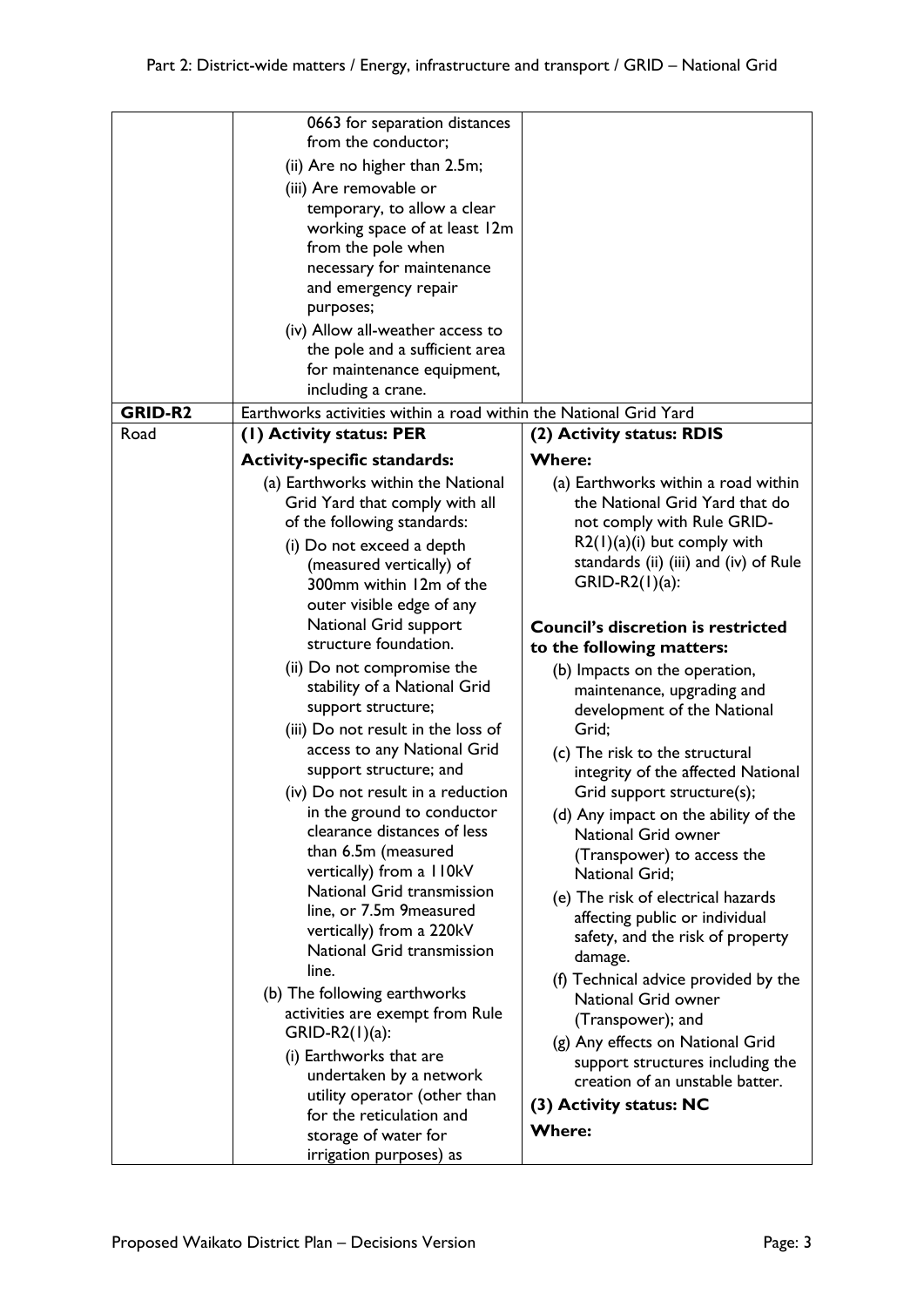|                | defined by the Resource                                                       | (a) Earthworks within a road within                           |
|----------------|-------------------------------------------------------------------------------|---------------------------------------------------------------|
|                | Management Act 1991;<br>(ii) Earthworks undertaken as                         | the National Grid Yard do not<br>comply with Rule GRID-R2(2). |
|                | part of agricultural or                                                       |                                                               |
|                | domestic cultivation, or                                                      |                                                               |
|                | repair, sealing or resealing of                                               |                                                               |
|                | a road, footpath, driveway or<br>farm track;                                  |                                                               |
|                | (iii) Vertical holes not exceeding                                            |                                                               |
|                | 500mm in diameter that:                                                       |                                                               |
|                | (1) are more than 1.5m                                                        |                                                               |
|                | from the outer edge of<br>the pole support                                    |                                                               |
|                | structure or stay wire;                                                       |                                                               |
|                | or                                                                            |                                                               |
|                | (2) are a post hole for a<br>farm fence or                                    |                                                               |
|                | horticulture structure                                                        |                                                               |
|                | more than 6m from                                                             |                                                               |
|                | the visible outer edge                                                        |                                                               |
|                | of a tower support<br>structure foundation.                                   |                                                               |
| <b>GRID-R3</b> | Below ground transmission lines associated with the National Grid not located |                                                               |
|                | within identified areas                                                       |                                                               |
| Road           | (1) Activity status: RDIS                                                     | (2) Activity status where<br>compliance not achieved: n/a     |
|                | <b>Activity-specific standards:</b>                                           |                                                               |
|                |                                                                               |                                                               |
|                | Nil.                                                                          |                                                               |
|                |                                                                               |                                                               |
|                | <b>Council's discretion is restricted</b><br>to the following matters:        |                                                               |
|                | (a) The functional and operational                                            |                                                               |
|                | needs of, and benefits derived                                                |                                                               |
|                | from, the infrastructure;                                                     |                                                               |
|                | (b) Visual, streetscape and amenity<br>effects; and                           |                                                               |
|                | (c) The risk of electrical hazards                                            |                                                               |
|                | affecting public or individual                                                |                                                               |
|                | safety, and risk of property<br>damage.                                       |                                                               |
| <b>GRID-R4</b> | Transformers, substations and switching stations associated with the National |                                                               |
|                | Grid not located within Identified Areas                                      |                                                               |
| Road           | (1) Activity status: RDIS                                                     | (2) Activity status where<br>compliance not achieved: n/a     |
|                | <b>Activity-specific standards:</b><br>Nil.                                   |                                                               |
|                |                                                                               |                                                               |
|                | <b>Council's discretion is restricted</b>                                     |                                                               |
|                | to the following matters:                                                     |                                                               |
|                | (a) The functional and operational<br>needs of, and benefits derived          |                                                               |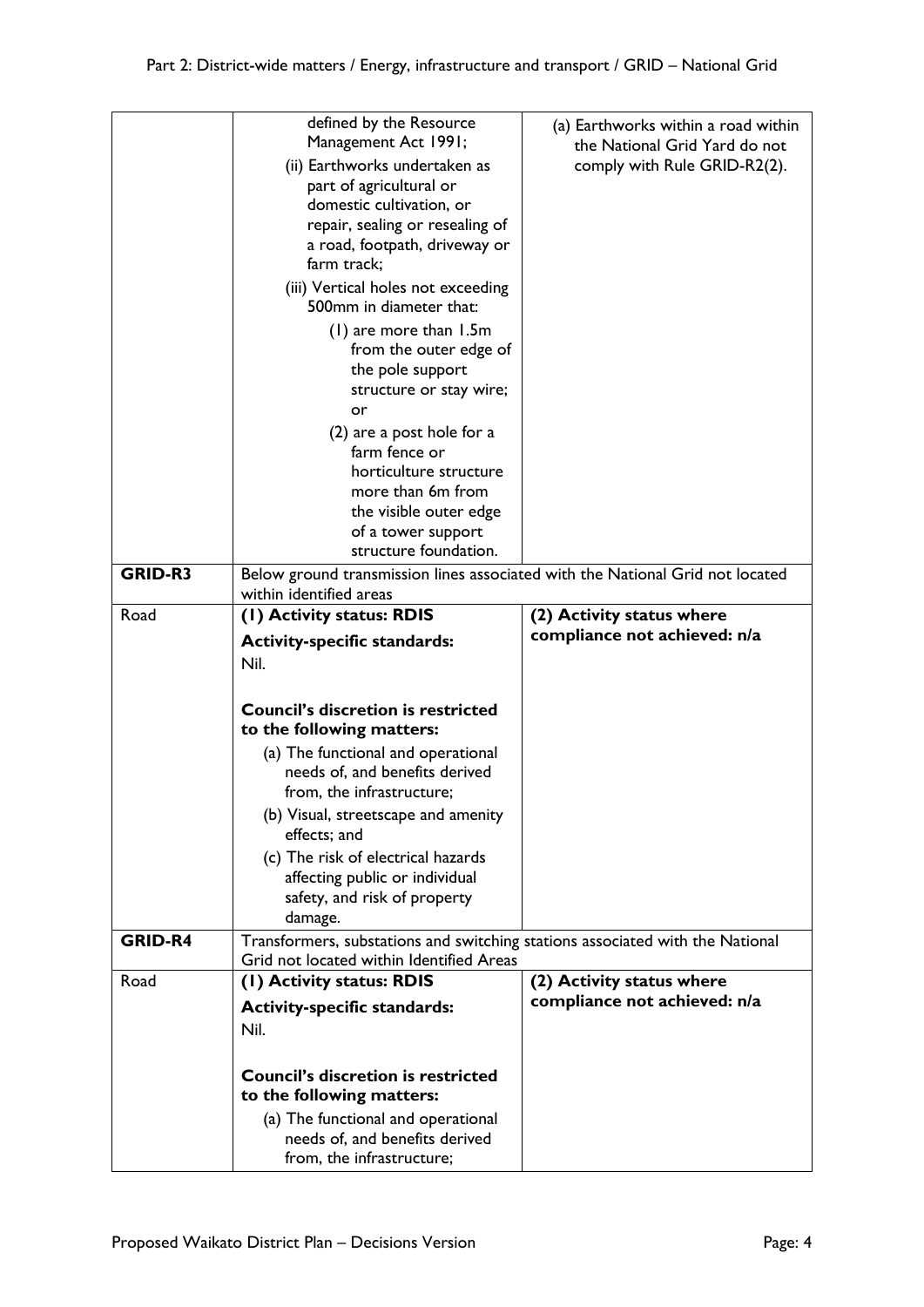|                | (b) Visual, streetscape and amenity<br>effects; and                                                                                                                                                                                                                                                                                                                                                                                                                                                                                                                                    |                             |
|----------------|----------------------------------------------------------------------------------------------------------------------------------------------------------------------------------------------------------------------------------------------------------------------------------------------------------------------------------------------------------------------------------------------------------------------------------------------------------------------------------------------------------------------------------------------------------------------------------------|-----------------------------|
|                | (c) The risk of electrical hazards<br>affecting public or individual<br>safety, and risk of property<br>damage.                                                                                                                                                                                                                                                                                                                                                                                                                                                                        |                             |
| <b>GRID-R5</b> | The subdivision of land in a road within the National Grid Subdivision Corridor                                                                                                                                                                                                                                                                                                                                                                                                                                                                                                        |                             |
| Road           | (1) Activity status: RDIS                                                                                                                                                                                                                                                                                                                                                                                                                                                                                                                                                              | (2) Activity status where   |
|                | <b>Activity-specific standards:</b>                                                                                                                                                                                                                                                                                                                                                                                                                                                                                                                                                    | compliance not achieved: NC |
|                | (a) The subdivision of land in a road<br>within the National Grid<br>Subdivision Corridor that<br>complies with all of the following<br>standards:                                                                                                                                                                                                                                                                                                                                                                                                                                     |                             |
|                | (i) All resulting allotments be<br>able to demonstrate that<br>they are capable of<br>accommodating a building<br>platform for the likely<br>principal building(s) and any<br>building(s) for a sensitive land<br>use outside of the National<br>Grid Yard, other than where<br>the allotments are for roads,<br>access ways or infrastructure;<br>and<br>(ii) The layout of allotments and<br>any enabling earthworks<br>must ensure that physical<br>access is maintained to any<br>National Grid support<br>structures located on the<br>allotments, including any<br>balance area. |                             |
|                | <b>Council's discretion is restricted</b><br>to the following matters:                                                                                                                                                                                                                                                                                                                                                                                                                                                                                                                 |                             |
|                | (b) The subdivision layout and<br>design in regard to how this may<br>impact on the operation,<br>maintenance, upgrading and<br>development of, including access<br>to, the National Grid;                                                                                                                                                                                                                                                                                                                                                                                             |                             |
|                | (c) The ability to provide a<br>complying building platform<br>outside of the National Grid<br>Yard;                                                                                                                                                                                                                                                                                                                                                                                                                                                                                   |                             |
|                | (d) The risk of electrical hazards<br>affecting public or individual<br>safety, and the risk of property<br>damage;                                                                                                                                                                                                                                                                                                                                                                                                                                                                    |                             |